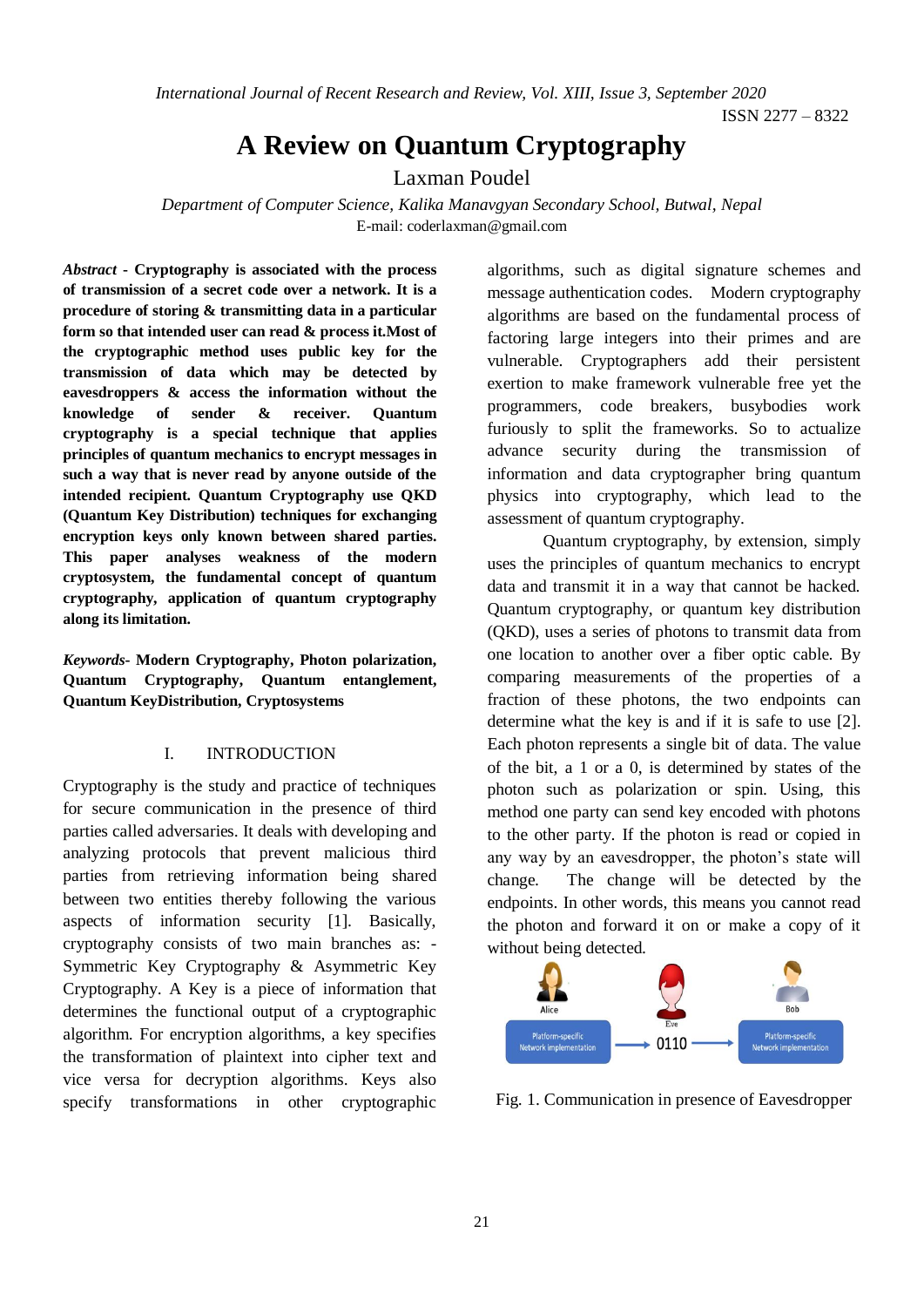# II.LIMITATIONS OF MODERN CRYPTOGRAPHY

An individual owns multiple electronic devices such as laptops, smartphones, tablets, etc. to use them in their workplace or remote location. The protection of individual information is pivotal as it can travel across the globe within a second. Cryptography provides protection and plays an integral part in against fraud in electronic transactions and anything that involves important financial information. Strength of modern cryptography algorithms are based over the fundamental process of factoring large integers into their primes which are so-called intractable. Modern cryptography uses a public key for the transmission of data which involves complex calculations that are relatively slow, they are employed to exchange keys rather than for the encryption of voluminous amounts of data. The security of the cryptographic technique is based on the computational difficulty of mathematical problems. Any breakthrough in solving such mathematical problems or increasing the computing power can render a cryptographic technique vulnerable.

RSA &Diffie Hellman algorithms used in modern cryptography is used to distribute symmetric keys resulting in slow performance & require more computer power supply compared to single-key encryption. Likewise, the DES algorithm (Asymmetric cryptography) has a 56-bit key which was considered to be secure before, it is no longer thought of as such since advancements in technology have made it trivial to defeat [3]. The fact that powerful computers may crack DES in a few hours served as a catalyst for the development of the replacement Advanced Encryption Standard. Hence public key cryptography may be vulnerable to future technology developments in computer processing.

## III.QUANTUM CRYPTOGRAPHY

Quantum cryptography uses our current knowledge of physics to develop a cryptosystem that is not able to be defeated - that is, one that is completely secure against being compromised without the knowledge of the sender or the receiver of the messages.The word quantum itself refers to the most fundamental behavior of the smallest particles of matter and

energy: quantum theory explains everything that exists and nothing can be in violation. It is different from traditional cryptographic systems in that it relies more on physics, rather than mathematics, as a key aspect of its security model [4].

A bit is a base of classical information either read as 0 or 1.A quantum bit or qubit is a unit of quantum data. Conversion and Polarization are the two different process carried out in quantum cryptography in which data is converted to bits of 0s and 1s and is transferred using polarized photons. Quantum cryptography accomplishes these remarkable feats by exploiting the properties of microscopic objects such as photons. The photons have three chosen bases of polarization and the probable results of measurement according to the bases are:

- Rectilinear (horizontal or vertical)
- Circular (left-circular or right-circular)
- Diagonal (45 $\degree$  or 135 $\degree$ ).

In spite of the fact that there are three bases, however, two of them are generally utilized. Photons are utilized to decide their direction comparative with each of these bases of polarization in turn. Traditionally, one would anticipate that the photon should have a specific polarization, which can be measured but isn't changed by the measurement. Photons, in any case, are quantum objects, which are considered to have a property simply after it is measured. The sort of measurement impacts the property of the object. This suggests a photon must be considered to have a specific polarization after it is measured, and that the premise picked for the estimation will affect the polarization.



Fig 2. Classical bit vs Quantum bit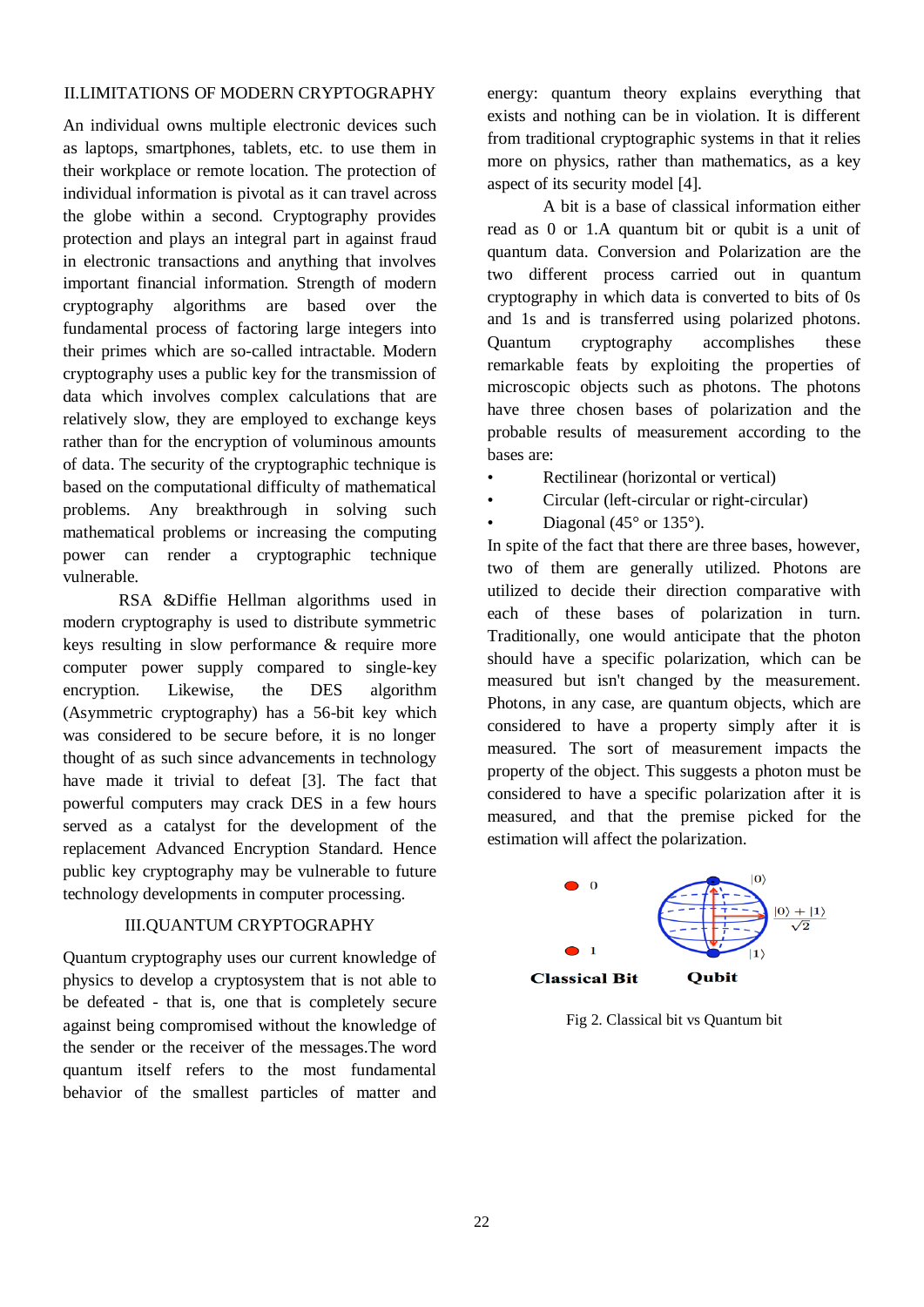## IV. QUANTUM KEY DISTRIBUTION (QKD)

Charles Bennet and Gilles Brassard forwarded the concept of first quantum key distribution protocol in 1984 and now is known as "BB84"[5]. Further development in hypothetical quantum cryptography occurred in 1991 when ArturEkert proposed that Einstein-Podolsky-Rosen (EPR) [6] "entangled" twomolecule states could be utilized to actualize a quantum cryptography convention whose security depended on Bell's inequalities. In 1989 Bennet and Brassard along with his collaborator performed the first experiment on QKD by working on a prototype system for BB84 protocol. The propagation distance is about 30cm showing a practical demonstration of quantum cryptography [7].

Hackers steal data constantly, so protecting it is an ongoing challenge. Today's information encryption technology has been compromised and will be obsolete in just a few years. Quantum Key Distribution (QKD) technology can be proven by the laws of physics to help secure the sensitive data we deliver—today and into the future. Quantum key distribution (QKD) is a secure communication method that implements a cryptographic protocol involving components of quantum mechanics. It enables two parties to produce a shared random secret key known only to them, which can then be used to encrypt and decrypt messages [8]. QKD is the one technology that can actually address this issue of long-term security.

Here is a simple demonstration of how quantum cryptography can be used to securely distribute keys. Here "Alice", a sender, "Bob" as a receiver and "Eve" represented as an eavesdropper. Typically, information is encoded on a single photon. Alice begins to send message to Bob in four different polarization states like vertical, horizontal, or diagonal in opposing direction( $0^\circ,45^\circ,90^\circ,135^\circ$ ). Bob then measure the polarization state which is either rectilinear ( $0^{\circ}$  or  $90^{\circ}$ ) or diagonal ( $45^{\circ}$  or  $135^{\circ}$ ). If he measures a base that is different from that of Alice used to prepare, then his answer will be random  $\&$ discarded but if they choose the same one, they will have perfectly correlated result .The photon that is incorrectly measured will be discarded and correctly measured photons are translated into bits based on

their polarization. Now, these photos are used to form the basis of a one-time pad for sending encrypted information. The practice of this cryptography is too secured as Bob and Alice are also unable to determine the key because the key will be the product of both random choices.

Let us consider eavesdroppers are on the network to crack the system where attacker named Eve tries to eavesdrop and randomly select either a rectilinear or diagonal filter to measure each of Alice's photons. During the process of cracking the framework, Eves will have an equal probability of selecting the correct and wrong filters and won't be able to determine the filter used by Alice during the transmission. Indeed, even Eve is able to gather the correct information while Bob confirms with Alice the photons he received; information will be of little use to Eve unless she unknowns the correct polarization state of each and every photon. Eve is not capable to form the final key if she is unable to identify the polarization state of the photon.



Fig 3. Quantum Key Distribution Model

Based on Heisenberg Uncertainty principle information regarding photons cannot be duplicated because photons will be destroyed once they are measured or interfere. Since photons are indivisibleonce it hits an eavesdropper, the photon no longer exists. Likewise, in order to form the encryption key Bob & Alice must calculate the amount of photon. Mathematically Bob should receive about 25 percent of transmitted photons but if there is a deviation in the number of the transmitted photon he can be certain that something is wrong in the system. In order to grasp the information Eve needs to determine the state of the photon. If Eve attempts to create and pass on to Bob a photon, she will have to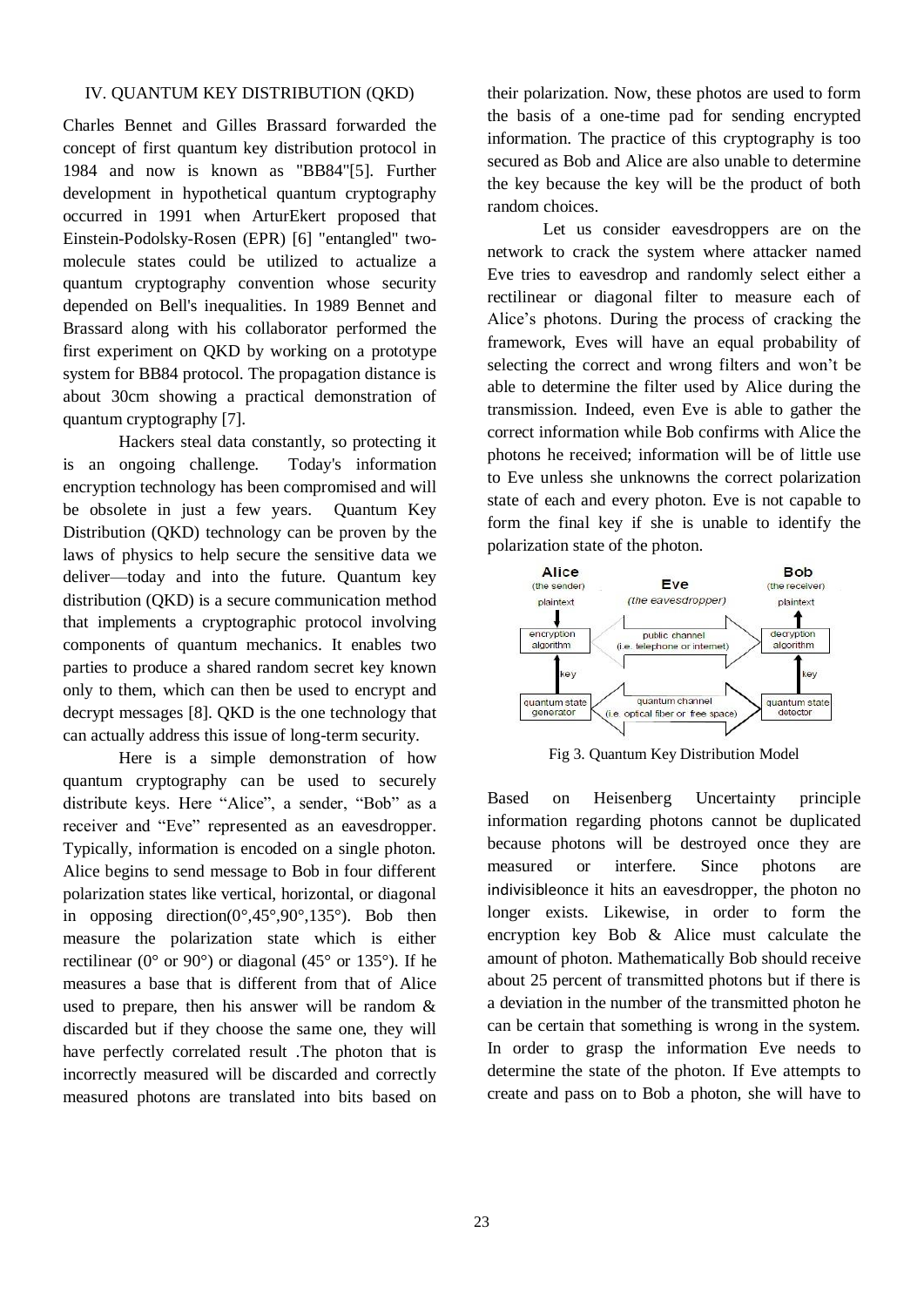randomly choose its orientation, and on average be incorrect about 50 percent of the time –enough of an error rate to reveal her presence [9].

#### V.ONE TIME PAD METHOD

Information can be exchanged over the channel in various ways.One time pad method is one of the various method used for exchanging the information.Here is a simple demonstration of how this method works.

- Alice generates two random bits, B1 and B2 where B1 is used to select the basis,and B2 is used to select the polarization of the photon. Likewise, Bob generates a random bit B3 and sets his detector to that basis. Using the basis Bob reads Alice's signal and records B4.
- Alice and Bob compares the basis B1 and B3 used over the public channel.These bases will be the same half of the time, since Alice'sbase can be one of two things, and so can be of Bob's. The fours possibilities are  $(B1, B3) =$ (0, 0), (0, 1), (1, 0), (1, 1). Here two bases may match half of the time.
- Until the bits, B1 and B3 get matched bits need to be sent. Each time the bases should be chosen randomly to ensure security.
- When B1 and B3 match, Alice and Bob record B2 and B4, realizing that they are the equivalent except if Eve is tuning in, in which case she would be changing the state of the photons.Comparing string using the binary search allow Alice and Bob to detect any such interventions.



Fig.4. Photon Polarization

#### VI. QUANTUM ENTANGLEMENT

Based on quantum entanglement theory of Albert Einstein quantum particles (atoms, photons or ions) become correlated with each other, meaning that if one particle changes its state, the entangled particle will undergo the same change. Therefore, by measuring one particle, one can also determine the state of the other. If an eavesdropper tries to measure the state of a photon, the laws of quantum mechanics cause the entangled particles to lose their magic connection. This property makes the communication secure since any attempt to eavesdrop would change the state of the particle and thus be exposed. Thus, disturbing the state of one will instantly disturb the other, no matter how far apart they are which is extremely useful in detecting eavesdroppers.

| Alice's random byte                         | $\mathbf{0}$ | 1 | 1 | $\pmb{0}$ | 1   | $\mathbf{0}$ | $\pmb{0}$ | 1 |
|---------------------------------------------|--------------|---|---|-----------|-----|--------------|-----------|---|
| Alice's random sending<br>basis             | ÷            |   | X | $^{+}$    | X   | X            | X         |   |
| <b>Photon polarization Alice</b><br>sends   |              |   |   |           |     | ↗            | ↗         |   |
| Bob's random measuring<br>basis             | $+$          | X | X | X         | $+$ | X            | $+$       |   |
| <b>Photon polarization Bob</b><br>measures  |              | 1 |   | 1         |     | ,            |           |   |
| <b>PUBLIC DISCUSSION OF</b><br><b>BASIS</b> |              |   |   |           |     |              |           |   |
| Shared secret key                           | $\mathbf{0}$ |   | 1 |           |     | $\theta$     |           |   |

Fig.5. QKD Example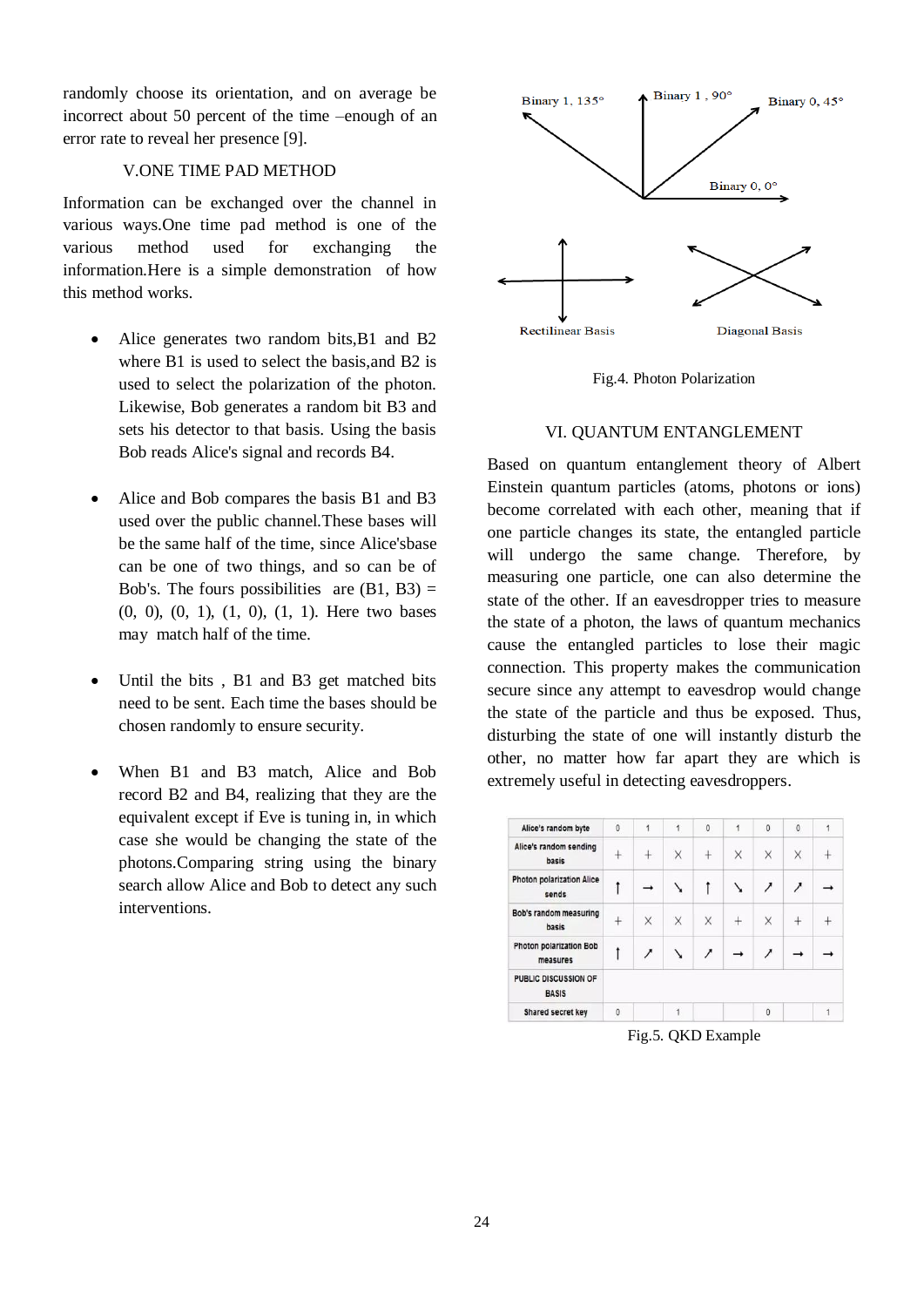## VII.ERROR CORRECTION

Error bits are ones that Alice transmitted as a 0 but Bob received as a 1, or vice versa. These bit errors can be caused by an eavesdropper. Error correction helps Alice and Bob determine all the "error bits" among their shared bits and correct them so that they share the same sequence of corrected bits. It is very important to design error detection and correction codes that reveal as little as possible in their public control traffic between Alice and Bob.

## VIII. EAVESDROPPER DETECTION

Measuring the polarization of the photons helps to determine the presence of the eavesdropper in the network. But without destroying photon it is impossible to measure the polarization. So if Eve catches the signals, she should send new photons to the collector with the goal that she may not be identified about her activity. However, she will definitely present blunders, since she doesn't have the idea about the state and polarization. During this procedure, Bob and Alice strictly check errors by revealing a random subset of their generated sequence and compare them publicly. If they find a dispute and are not satisfied with it they will setup different channels for the transmission. This guarantees Eve cannot listen the conversation between Bob and Alice.

According to the theory forwarded by Einstein, change in the polarization of one photon in a pair will affect the other one, no matter how far apart they are. In order to break the code, Eves have to detect one of the photons and measure it, thus destroying half of the pair. So to achieve actual content Eves applies an intercept and resend technique on both the conventional and the quantum channel by listening to the signals send by Alice. Now Eves try to perform a copy or read operations before she resends the signal to Bob. However, all these actions by Eve result in permanent quantum effects on the transmitted signals. This will end the quantum relationship of the two members of the pair, which is very easy to detect by Alice and Bob, and impossible to reverse for Eve.

# IX.APPLICATIONS

Quantum cryptography is ultra secure as it relies on algorithms that can't be cracked in less than the lifetime of the universe by all the currently existing computers.Some applications are listed below.

### *1. Secure Communication With Satellite*

In August 2016 China launched itsfirst quantum satellite named "Micius"whose goal was to facilitate quantum optics experiments over long distances to allow the development of quantum encryption and quantum teleportation technology. Secure communication between satellites and astronauts is very important. So utilizing the concept of quantum mechanics, one can guarantee the security of communications regardless of the technology or intelligence to which an adversary has access. Implementing the QKD technique in space satellites will ultimately increase the safety of the astronauts. This improved mechanism could revolutionize how we share sensitive data, protecting people's information during a time of increasing cybersecurity threats.

## *2.Ultra-Secure Voting*

It is important to protect the integrity of our elections.Millions of people vote illegally to various political parties during the time of the election. So to revolutionize and make fraud-free election quantum cryptography techniques should be implemented. Since 2007, Switzerland has been using quantum cryptography to protect voting ballots cast during parliamentary elections. Quantum cryptography is unconditional secure communication by using the phenomena of Heisenberg's uncertainty principle, the non-cloning theorem of a photon of quantum mechanics. Thus utilizing the concept of quantum cryptography in voting would add extra security resulting in the fraud-free election as vote moved from counting station to central repository will be uninterruptible.